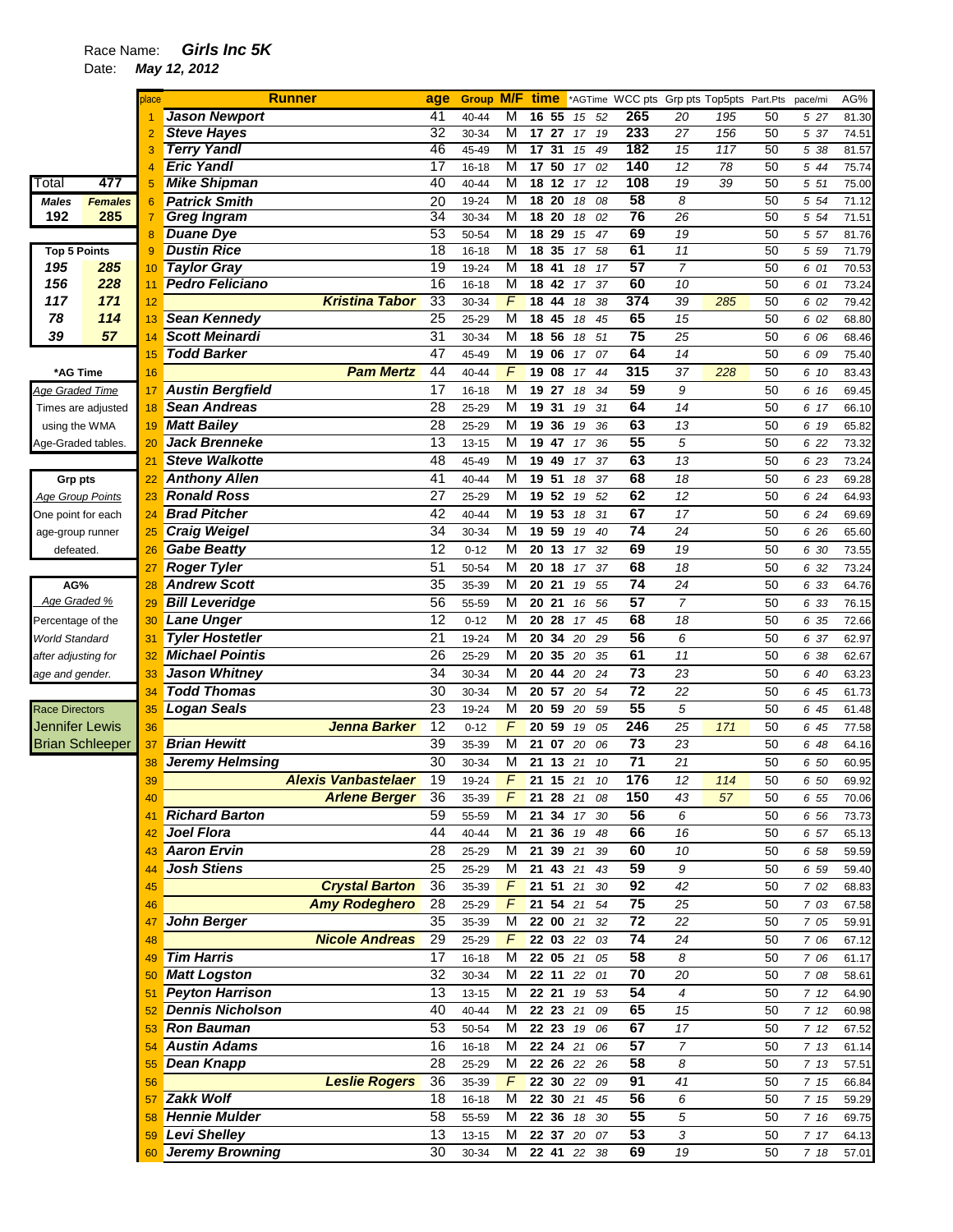## Race Name: *Girls Inc 5K*  Date: *May 12, 2012*

| place | <b>Runner</b>               | age | <b>Group M/F time</b> |                |            |             |    |    |                 |                        | *AGTime WCC pts Grp pts Top5pts Part.Pts |          | pace/mi | AG%   |
|-------|-----------------------------|-----|-----------------------|----------------|------------|-------------|----|----|-----------------|------------------------|------------------------------------------|----------|---------|-------|
| 61    | <b>Andrew Roberts</b>       | 38  | 35-39                 | М              | 22 41      |             | 21 | 45 | 71              | 21                     |                                          | 50       | 718     | 59.29 |
| 62    | <b>Shelby Short</b>         | 15  | 13-15                 | F              | 22 42      |             | 21 | 41 | 57              | $\overline{7}$         |                                          | 50       | 7 18    | 68.27 |
| 63    | <b>Jacob Thompson</b>       | 17  | 16-18                 | M              | 22 42      |             | 21 | 41 | 55              | 5                      |                                          | 50       | 7 18    | 59.51 |
| 64    | <b>Brett Stewart</b>        | 30  | 30-34                 | М              | 22 47      |             | 22 | 44 | 68              | 18                     |                                          | 50       | 7 20    | 56.76 |
| 65    | <b>Austin Morgan</b>        | 10  | $0 - 12$              | M              | 22 49      |             | 18 | 39 | 67              | 17                     |                                          | 50       | 721     | 69.19 |
| 66    | <b>Sanae Okuyama</b>        | 15  | $13 - 15$             | $\sqrt{2}$     | 22 56      |             | 21 | 54 | 56              | 6                      |                                          | 50       | 7 23    | 67.58 |
| 67    | <b>Dave Snow</b>            | 35  | 35-39                 | M              | 22 58      |             | 22 | 29 | 70              | 20                     |                                          | 50       | 7 24    | 57.38 |
| 68    | <b>Kelsey West</b>          | 22  | 19-24                 | F              | 22 58      |             | 22 | 58 | 61              | 11                     |                                          | 50       | 7 24    | 64.44 |
| 69    | <b>Amber York</b>           | 26  | 25-29                 | $\sqrt{2}$     | 23 08      |             | 23 | 08 | 73              | 23                     |                                          | 50       | 7 27    | 63.98 |
| 70    | <b>Jerry Jones</b>          | 44  | 40-44                 | M              |            | 23 08       | 21 | 13 | 64              | 14                     |                                          | 50       | 7 27    | 60.82 |
| 71    | <b>Rod Waltz</b>            | 51  | 50-54                 | M              | 23         | 10          | 20 | 06 | 66              | 16                     |                                          | 50       | 7 27    | 64.18 |
|       | <b>Matt Amos</b>            | 34  | 30-34                 | M              | $23 \; 11$ |             | 22 | 49 | 67              | 17                     |                                          | 50       |         |       |
| 72    | <b>Rich Allen</b>           | 30  |                       | M              | 23 12      |             |    | 09 | 66              | 16                     |                                          | 50       | 7 28    | 56.55 |
| 73    |                             |     | 30-34                 | F              |            |             | 23 |    |                 |                        |                                          |          | 7 28    | 55.74 |
| 74    | <b>Gina Jones</b>           | 42  | 40-44                 |                | 23 15      |             | 21 | 59 | 86              | 36                     |                                          | 50       | 7 29    | 67.35 |
| 75    | <b>Amanda Allen</b>         | 26  | 25-29                 | $\overline{F}$ |            | 23 20       | 23 | 20 | 72              | 22                     |                                          | 50       | 7 31    | 63.43 |
| 76    | <b>Chris Pegg</b>           | 36  | 35-39                 | M              | 23 20      |             | 22 | 42 | 69              | 19                     |                                          | 50       | 7 31    | 56.83 |
| 77    | <b>Richard Smith</b>        | 66  | 65-69                 | M              | 23 20      |             | 17 | 47 | 52              | $\overline{2}$         |                                          | 50       | 7 31    | 72.55 |
| 78    | <b>Adam Scott</b>           | 37  | 35-39                 | M              | 23 22      |             | 22 | 35 | 68              | 18                     |                                          | 50       | 7 31    | 57.14 |
| 79    | <b>Robert May</b>           | 28  | 25-29                 | М              |            | 23 32       | 23 | 32 | 57              | 7                      |                                          | 50       | 7 34    | 54.82 |
| 80    | <b>Ben Climer</b>           | 27  | 25-29                 | М              |            | 23 34       | 23 | 34 | 56              | 6                      |                                          | 50       | 7 35    | 54.74 |
| 81    | <b>Parker Jaynes</b>        | 11  | $0 - 12$              | M              | 23 35      |             | 19 | 53 | 66              | 16                     |                                          | 50       | 7 35    | 64.86 |
| 82    | <b>Sean McDaniel</b>        | 17  | 16-18                 | М              | 23 38      |             | 22 | 34 | 54              | $\overline{4}$         |                                          | 50       | 7 36    | 57.16 |
| 83    | <b>Nathan Dickman</b>       | 11  | $0 - 12$              | M              | 23 42      |             | 19 | 59 | 65              | 15                     |                                          | 50       | 7 38    | 64.54 |
| 84    | <b>Austin Farlow</b>        | 9   | $0 - 12$              | M              | 23 42      |             | 18 | 41 | 64              | 14                     |                                          | 50       | 7 38    | 69.02 |
| 85    | <b>Rick Duncan</b>          | 38  | 35-39                 | M              |            | 23 43       | 22 | 45 | 67              | 17                     |                                          | 50       | 7 38    | 56.71 |
| 86    | <b>Tim Gard</b>             | 18  | $16 - 18$             | M              | 23         | 46          | 22 | 59 | 53              | 3                      |                                          | 50       | 7 39    | 56.13 |
| 87    | <b>Hannah Stegall</b>       | 18  | 16-18                 | F              | 23 49      |             | 23 | 34 | 53              | 3                      |                                          | 50       | 7 40    | 62.81 |
| 88    | <b>Danielle Newport</b>     | 12  | $0 - 12$              | F              |            | 23 50       | 21 | 40 | 74              | 24                     |                                          | 50       | 7 40    | 68.31 |
| 89    | <b>Brad Lambright</b>       | 46  | 45-49                 | M              | 23 53      |             | 21 | 34 | 62              | 12                     |                                          | 50       | 741     | 59.83 |
| 90    | <b>Kathy Shelley</b>        | 41  | 40-44                 | $\sqrt{2}$     | 23 56      |             | 22 | 49 | 85              | 35                     |                                          | 50       | 742     | 64.87 |
| 91    | Josh Morgan                 | 32  | 30-34                 | M              | 24         | 15          | 24 | 04 | 65              | 15                     |                                          | 50       | 7 48    | 53.61 |
| 92    | <b>Mindy Ward</b>           | 41  | 40-44                 | F              | 24 18      |             | 23 | 10 | 84              | 34                     |                                          | 50       | 7 49    | 63.89 |
| 93    | <b>Ryan Frame</b>           | 24  | 19-24                 | M              | 24 19      |             | 24 | 19 | 54              | $\overline{4}$         |                                          | 50       | 7 50    | 53.05 |
| 94    | <b>Brian Green</b>          | 38  | 35-39                 | M              | 24 21      |             | 23 | 21 | 66              | 16                     |                                          | 50       | 7 50    | 55.23 |
| 95    | <b>Regina Erlewein</b>      | 46  | 45-49                 | F              | 24 21      |             | 22 | 04 | 80              | 30                     |                                          | 50       | 7 50    | 67.06 |
| 96    | <b>Andy Shepherd</b>        | 30  | 30-34                 | M              |            | 24 22       | 24 | 18 | 64              | 14                     |                                          | 50       | 7 51    | 53.07 |
| 97    | <b>Mason Fisher</b>         | 13  | $13 - 15$             | М              |            | 24 28       | 21 | 46 | 52              | 2                      |                                          | 50       | 7 53    | 59.28 |
| 98    | <b>Michael Mitchell</b>     | 29  |                       | М              |            | 24 29 24    |    |    | 55              | 5                      |                                          | 50       |         |       |
|       | <b>Kevin Shelley</b>        | 46  | 25-29                 | M              |            |             |    | 28 | 61              |                        |                                          |          | 7 53    | 52.74 |
|       |                             |     | 45-49                 |                |            | 24 46 22    |    | 22 |                 | 11                     |                                          | 50       | 758     | 57.69 |
|       | 100 Raymond Blevins         | 54  | 50-54                 | M              |            | 24 58 21    |    | 08 | 65              | 15                     |                                          | 50       | 8 02    | 61.04 |
| 101   | <b>Jaimee Biddle</b>        | 33  | 30-34                 | F              | 24 59      |             | 24 | 51 | 88              | 38                     |                                          | 50       | 8 02    | 59.55 |
|       | 102 Hunter Lambright        | 21  | 19-24                 | М              |            | 25 06       | 25 | 00 | 53              | 3                      |                                          | 50       | 8 05    | 51.60 |
| 103   | <b>Jennifer Southerland</b> | 32  | 30-34                 | F              |            | 25 07 25    |    | 03 | 87              | 37                     |                                          | 50       | 8 05    | 59.10 |
|       | 104 Dale Bolser             | 52  | 50-54                 | M              |            | 25 14       | 21 | 43 | 64              | 14                     |                                          | 50       | 8 07    | 59.40 |
| 105   | <b>Ken Wedig</b>            | 47  | 45-49                 | М              |            | 25 14       | 22 | 36 | 60              | 10                     |                                          | 50       | 8 07    | 57.07 |
| 106   | <b>Amy Decker</b>           | 46  | 45-49                 | F              |            | 25 15 22    |    | 53 | 79              | 29                     |                                          | 50       | 8 08    | 64.67 |
| 107   | <b>Dylan Frame</b>          | 19  | 19-24                 | M              |            | 25 18 24    |    | 46 | 52              | $\overline{c}$         |                                          | 50       | 8 09    | 52.08 |
| 108   | <b>Terry Schwer</b>         | 37  | 35-39                 | M              |            | 25 20 24    |    | 29 | 65              | 15                     |                                          | 50       | 8 09    | 52.70 |
| 109   | <b>Jane Terashima</b>       | 62  | 60-64                 | F              |            | 25 22 18    |    | 31 | 59              | 9                      |                                          | 50       | 8 10    | 79.92 |
| 110   | <b>Chad Ward</b>            | 38  | 35-39                 | M              |            | 25 25 24    |    | 23 | 64              | 14                     |                                          | 50       | 8 11    | 52.91 |
| 111   | <b>Dan Dickman</b>          | 43  | 40-44                 | M              |            | 25 28 23    |    | 32 | 63              | 13                     |                                          | 50       | 8 12    | 54.82 |
| 112   | <b>Leann Brenneke</b>       | 12  | $0 - 12$              | F              |            | 25 32       | 23 | 13 | 73              | 23                     |                                          | 50       | 8 13    | 63.76 |
|       | 113 Zach Rozelle            | 57  | 55-59                 | М              |            | 25 34 21    |    | 06 | 54              | 4                      |                                          | 50       | 8 14    | 61.13 |
| 114   | <b>Tom Carrico</b>          | 59  | 55-59                 | M              | 25 35      |             | 20 | 45 | 53              | 3                      |                                          | 50       | 8 14    | 62.15 |
| 115   | <b>Stephanie Farlow</b>     | 33  | 30-34                 | F              |            | 25 35       | 25 | 27 | 86              | 36                     |                                          | 50       | 8 14    | 58.15 |
|       | 116 Dave Pointis            | 61  | 60-64                 | M              |            | 25 36       | 20 | 24 | 54              | 4                      |                                          | 50       | 8 14    | 63.21 |
| 117   | <b>Shane Liedeke</b>        | 26  | 25-29                 | M              |            | 25 36       | 25 | 36 | 54              | 4                      |                                          | 50       | 8 14    | 50.39 |
| 118   | <b>Melanie Roberts</b>      | 39  | 35-39                 | F              |            | 25 39 24    |    | 49 | 90              | 40                     |                                          | 50       | 8 15    | 59.63 |
|       | <b>Cindy Elzemeyer</b>      | 38  |                       | F              |            | 25 41 25    |    |    | 89              |                        |                                          |          |         |       |
| 119   | 120 Charlie Stiens          | 16  | 35-39<br>16-18        | М              |            | 25 44 24 14 |    | 00 | $\overline{52}$ | 39<br>$\boldsymbol{2}$ |                                          | 50<br>50 | 8 16    | 59.18 |
|       |                             |     |                       |                |            |             |    |    |                 |                        |                                          |          | 8 17    | 53.22 |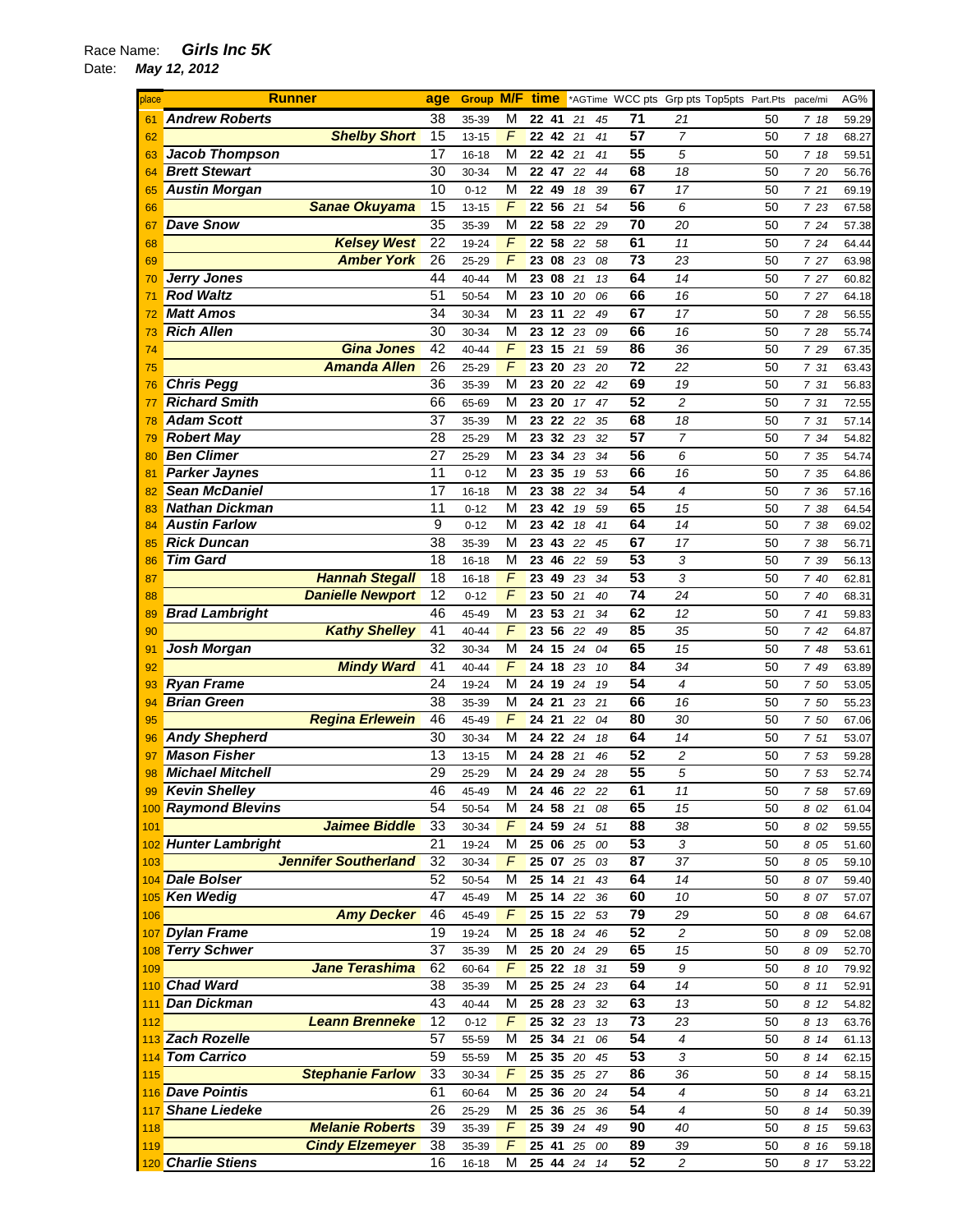| place | <b>Runner</b>          |                         |                 | <b>Group M/F</b> |                |                   |                    |             |    |                 | <b>time</b> *AGTime WCC pts Grp pts Top5pts Part.Pts |    | pace/mi | AG%   |
|-------|------------------------|-------------------------|-----------------|------------------|----------------|-------------------|--------------------|-------------|----|-----------------|------------------------------------------------------|----|---------|-------|
| 121   |                        | <b>Karsen Morgan</b>    | 7               | $0 - 12$         | F              | 25 50             |                    | 20          | 22 | 72              | 22                                                   | 50 | 8 19    | 72.65 |
| 122   |                        | <b>Haruko Okuyama</b>   | 49              | 45-49            | F              | 25 51             |                    | 22          | 34 | 78              | 28                                                   | 50 | 8 19    | 65.56 |
| 123   | <b>Gene Black</b>      |                         | 70              | $70+$            | M              | $25\overline{52}$ |                    | 18          | 56 | 51              | $\mathbf{1}$                                         | 50 | 8 20    | 68.14 |
| 124   |                        | <b>Sarah Smith</b>      | 33              | 30-34            | $\sqrt{2}$     | 25 53             |                    | 25          | 45 | 85              | 35                                                   | 50 | 8 20    | 57.48 |
| 125   | <b>Scott Silverman</b> |                         | 53              | 50-54            | M              | 25 58             |                    | 22          | 10 | 63              | 13                                                   | 50 | 8 21    | 58.20 |
|       |                        | <b>Eileen Cravens</b>   | 55              | 55-59            | $\sqrt{2}$     | $26$ 03 21        |                    |             |    | 65              | 15                                                   | 50 |         |       |
| 126   |                        |                         |                 |                  |                |                   |                    |             | 02 |                 |                                                      |    | 8 23    | 70.38 |
| 127   |                        | <b>Katie Reihman</b>    | 26              | 25-29            | F              | 26                | 03                 | 26          | 03 | 71              | 21                                                   | 50 | 8 23    | 56.81 |
| 128   | <b>Justin Scheiben</b> |                         | 31              | 30-34            | M              | 26 08             |                    | 26          | 00 | 63              | 13                                                   | 50 | 8 25    | 49.60 |
| 129   | Joe Gleeson            |                         | 49              | 45-49            | M              | 26                | 14                 | 23          | 08 | 59              | 9                                                    | 50 | 8 27    | 55.77 |
| 130   |                        | <b>Melissa Johnson</b>  | 31              | 30-34            | F              | 26                | 15                 | 26          | 13 | 84              | 34                                                   | 50 | 8 27    | 56.45 |
| 131   |                        | <b>Elisha Vecera</b>    | 35              | 35-39            | $\sqrt{2}$     | 26                | 18 25              |             | 59 | 88              | 38                                                   | 50 | 8 28    | 56.94 |
| 132   | Jesse Jaynes           |                         | 39              | 35-39            | M              | 26 20             |                    | 25          | 04 | 63              | 13                                                   | 50 | 8 29    | 51.45 |
| 133   | <b>Mike Glover</b>     |                         | 42              | 40-44            | M              | 26                | 21                 | 24          | 32 | 62              | 12                                                   | 50 | 8 2 9   | 52.58 |
| 134   |                        | <b>Ashley Lewis</b>     | 22              | 19-24            | $\overline{F}$ | 26                | 22 26              |             | 22 | 60              | 10                                                   | 50 | 8 29    | 56.13 |
| 135   |                        | <b>Quyen Wolfe</b>      | 34              | 30-34            | $\overline{F}$ | 26                | 23                 | 26          | 10 | 83              | 33                                                   | 50 | 8 30    | 56.55 |
|       | 136 Andy Frazier       |                         | 33              | 30-34            | M              | 26 32 26          |                    |             | 14 | 62              | 12                                                   | 50 | 8 32    | 49.18 |
| 137   |                        | <b>Melissa Moore</b>    | 44              | 40-44            | $\overline{F}$ | 26                | 36                 | 24          | 40 | 83              | 33                                                   | 50 | 8 34    | 60.01 |
| 138   | <b>Jeff Lohmoeller</b> |                         | $\overline{51}$ | 50-54            | М              | 26                | 39                 | 23          | 07 | 62              | 12                                                   | 50 | 8 35    | 55.79 |
| 139   | Jerome Draculan        |                         | 21              | 19-24            | М              | 27 13 27          |                    |             | 07 | 51              | 1                                                    | 50 | 8 46    | 47.58 |
| 140   | <b>Joe Farlow</b>      |                         | $\overline{37}$ | 35-39            | M              | 27 14             |                    | 26          | 19 | 62              | 12                                                   | 50 | 8 46    | 49.03 |
| 141   |                        | <b>Amy Witte</b>        | 38              | 35-39            | $\sqrt{2}$     | 27                | 15                 | 26          | 32 | 87              | 37                                                   | 50 | 8 4 6   | 55.78 |
| 142   |                        | <b>Kelly Van Vleet</b>  | 33              | 30-34            | F              | 27                | 15                 | 27          | 06 | 82              | 32                                                   | 50 | 8 46    | 54.60 |
| 143   | <b>Tim Green</b>       |                         | 45              | 45-49            | M              | 27                | 17                 | 24          | 50 | 58              | 8                                                    | 50 | 8 47    | 51.96 |
|       |                        | <b>Manda Light</b>      | 30              |                  | $\sqrt{2}$     | 27 18             |                    | 27          | 18 | 81              | 31                                                   | 50 |         |       |
| 144   |                        | <b>Michelle Baker</b>   |                 | 30-34            | F              | 27 18             |                    |             |    | 86              |                                                      |    | 8 47    | 54.23 |
| 145   |                        |                         | 35              | 35-39            |                |                   |                    | 26          | 59 |                 | 36                                                   | 50 | 8 47    | 54.85 |
| 146   | <b>Kyle Kolopanis</b>  |                         | 29              | 25-29            | M              | 27 22 27          |                    |             | 21 | 53              | 3                                                    | 50 | 8 49    | 47.18 |
| 147   |                        | <b>Anita Dwenger</b>    | 47              | 45-49            | $\overline{F}$ | 27                | 26                 | 24          | 34 | 77              | 27                                                   | 50 | 8 50    | 60.26 |
|       | <b>Dustin Russell</b>  |                         | 32              | 30-34            | M              | 27                | 30 27              |             | 17 | 61              | 11                                                   | 50 | 8 51    | 47.28 |
| 149   | <b>Jim Edwards</b>     |                         | 61              | 60-64            | М              | 27                | 32 21              |             | 57 | 53              | 3                                                    | 50 | 8 52    | 58.77 |
| 150   | <b>Don Beatty</b>      |                         | 43              | 40-44            | M              | 27                | 34                 | 25          | 28 | 61              | 11                                                   | 50 | 8 52    | 50.64 |
| 151   | <b>Sam Reising</b>     |                         | $\overline{7}$  | $0 - 12$         | М              | 27                | $\overline{40}$ 20 |             | 04 | 63              | 13                                                   | 50 | 8 54    | 64.31 |
| 152   | Joe Wilmot             |                         | 36              | 35-39            | M              | 27                | 40                 | 26          | 55 | 61              | 11                                                   | 50 | 8 54    | 47.93 |
| 153   |                        | <b>Jessica Gabbard</b>  | 36              | 35-39            | $\overline{F}$ | 27                | 43                 | 27          | 17 | 85              | 35                                                   | 50 | 8 55    | 54.26 |
| 154   |                        | <b>Kimberly Dailey</b>  | 46              | 45-49            | $\sqrt{2}$     | 27 44             |                    | 25          | 08 | 76              | 26                                                   | 50 | 8 56    | 58.88 |
| 155   |                        | <b>Skylar Ward</b>      | 8               | $0 - 12$         | $\sqrt{2}$     | 27 46             |                    | 22          | 41 | 71              | 21                                                   | 50 | 8 56    | 65.23 |
| 156   |                        | <b>Lora Lock</b>        | 42              | 40-44            | $\sqrt{2}$     | 27                | 49 26              |             | 18 | 82              | 32                                                   | 50 | 8 57    | 56.29 |
| 157   |                        | <b>Bethan Ervin</b>     | 44              | 40-44            | F              | 27                | 51                 | 25          | 49 | 81              | 31                                                   | 50 | 8 58    | 57.32 |
| 158   |                        | <b>Katie Reising</b>    | 34              | 30-34            | F              | 27 54             |                    | 27          | 40 | 80              | 30                                                   | 50 | 8 59    | 53.48 |
|       | 159 Drew Van Vleet     |                         | 7               | $0 - 12$         | M              | 27 54             |                    | 20          | 14 | 62              | 12                                                   | 50 | 8 5 9   | 63.77 |
|       | 160 Brian Rhodus       |                         | 42              | 40-44            | M              | 27 58 26          |                    |             | 02 | 60              | 10                                                   | 50 | 9 00    | 49.54 |
| 161   |                        | <b>Taylor McCullum</b>  | 20              | 19-24            | F              | 28 02 28          |                    |             | 01 | 59              | 9                                                    | 50 | 9 01    | 52.82 |
| 162   |                        | <b>Denise Retz</b>      | 33              | 30-34            | F              | 28 09 28          |                    |             | 00 | 79              | 29                                                   | 50 | 9 04    | 52.85 |
|       | 163 Skip Moore         |                         | 45              | 45-49            | M              | 28 14             |                    | 25          | 41 | 57              | $\overline{7}$                                       | 50 | 9 05    | 50.22 |
| 164   |                        | <b>Mariah Seals</b>     | 20              | 19-24            | F              | 28 16 28          |                    |             | 15 | 58              | 8                                                    | 50 | 9 06    | 52.38 |
|       | 165 Chip Foster        |                         | 51              | 50-54            | М              | 28 17 24          |                    |             | 32 | 61              | 11                                                   | 50 | 9 06    | 52.57 |
| 166   | <b>Tad Barrett</b>     |                         | 38              | 35-39            | М              | 28 19 27          |                    |             | 10 | 60              | 10                                                   | 50 | 9 07    | 47.49 |
| 167   | <b>Steve Dailey</b>    |                         | 53              | 50-54            | М              | 28 20 24          |                    |             | 11 | 60              | 10                                                   | 50 | 907     | 53.34 |
| 168   |                        | <b>Stacey Neal</b>      | 40              | 40-44            | F              | 28 22 27          |                    |             | 15 | 80              | 30                                                   | 50 | 9 08    | 54.30 |
| 169   |                        | <b>Heather Caldwell</b> | 35              | 35-39            | F              | 28 23 28          |                    |             | 03 | 84              | 34                                                   | 50 | 9 08    | 52.76 |
| 170   |                        | <b>Stacy Brenneke</b>   | 41              | 40-44            | F              | 28 25 27          |                    |             | 05 | 79              | 29                                                   | 50 | 9 0 9   | 54.63 |
| 171   | <b>Doug Brenneke</b>   |                         | 45              | 45-49            | М              | 28 28 25          |                    |             | 54 | 56              | 6                                                    | 50 | 9 10    | 49.80 |
|       |                        | <b>Katlin Stupi</b>     | 25              |                  | F              | 28 30 28          |                    |             |    | 70              | 20                                                   | 50 |         |       |
| 172   |                        | <b>Angie Witham</b>     |                 | 25-29            | F              |                   |                    |             | 30 | 75              |                                                      |    | 9 10    | 51.93 |
| 173   |                        |                         | 47              | 45-49            |                | 28 36 25          |                    |             | 36 |                 | 25                                                   | 50 | 9 12    | 57.80 |
| 174   |                        | <b>Ashley Robling</b>   | 24              | 19-24            | $\sqrt{2}$     | 28 38             |                    | 28          | 38 | 57              | $\boldsymbol{7}$                                     | 50 | 9 13    | 51.69 |
| 175   |                        | <b>Helena Fleenor</b>   | 25              | 25-29            | $\sqrt{2}$     | 28 39 28          |                    |             | 39 | 69              | 19                                                   | 50 | 9 13    | 51.66 |
|       | 176 Aaron Johnson      |                         | 36              | 35-39            | M              | 28 45 27          |                    |             | 58 | 59              | 9                                                    | 50 | 9 15    | 46.12 |
| 177   |                        | <b>Sarah Dickman</b>    | 12              | $0 - 12$         | F              | 28 46 26          |                    |             | 09 | 70              | 20                                                   | 50 | 9 16    | 56.59 |
|       | 178 Dennis Mann        |                         | 68              | 65-69            | М              | 28 47 21          |                    |             | 32 | 51              | $\mathbf{1}$                                         | 50 | 9 16    | 59.92 |
| 179   |                        | <b>Regan Klein</b>      | 11              | $0 - 12$         | F              | 28 48 25          |                    |             | 37 | 69              | 19                                                   | 50 | 9 16    | 57.78 |
| 180   |                        | <b>Susanne Steele</b>   | 53              | 50-54            | $\overline{F}$ |                   |                    | 28 49 23 54 |    | $\overline{73}$ | 23                                                   | 50 | 9 17    | 61.94 |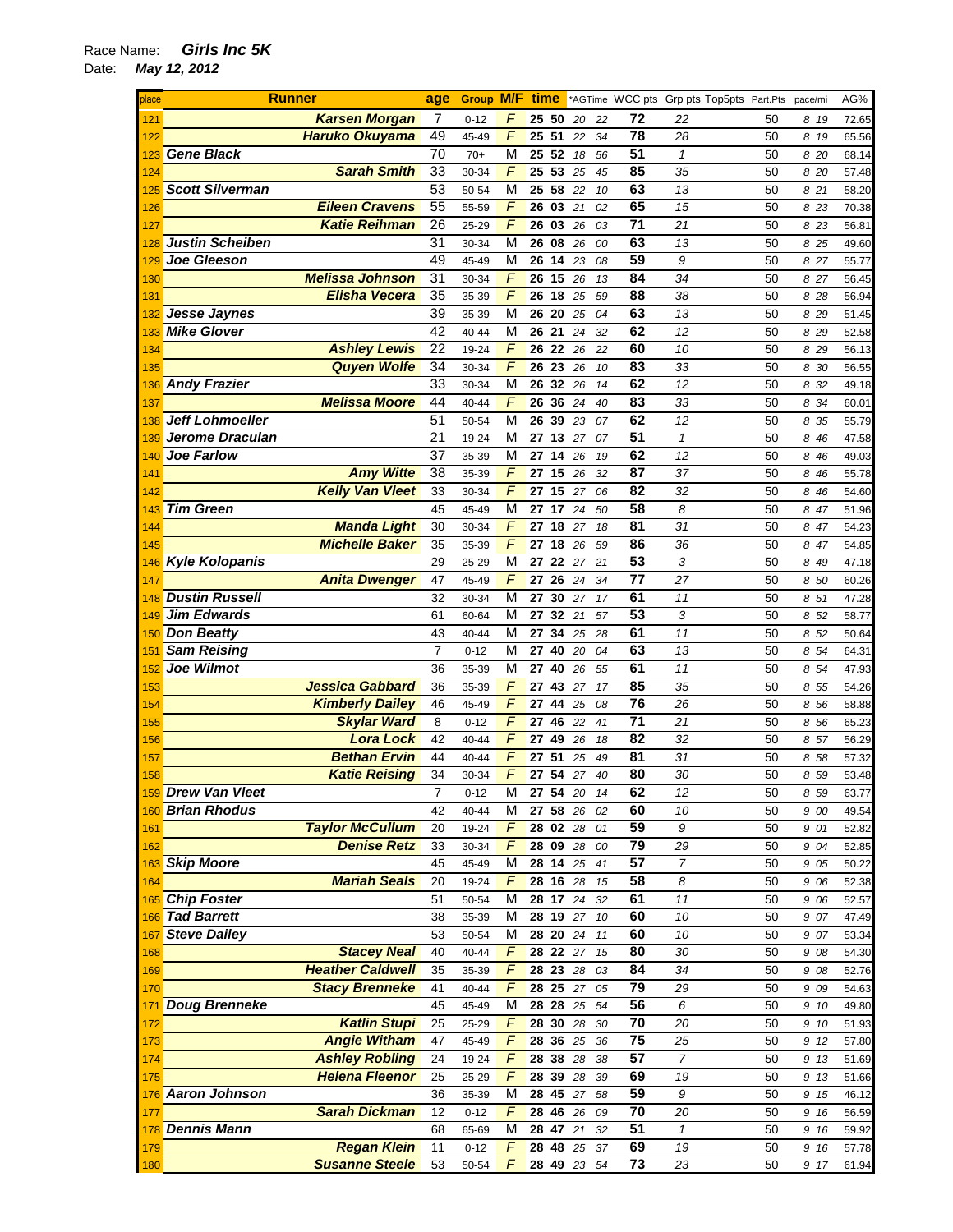| place | <b>Runner</b>                           | age            | <b>Group M/F</b> |                | time     |          |             |                 | *AGTime WCC pts Grp pts Top5pts Part.Pts |    | pace/mi | AG%   |
|-------|-----------------------------------------|----------------|------------------|----------------|----------|----------|-------------|-----------------|------------------------------------------|----|---------|-------|
| 181   | <b>Chelsea Hale</b>                     | 19             | 19-24            | F              | 28 50    | 28       | 43          | 56              | 6                                        | 50 | 9 17    | 51.53 |
| 182   | <b>Thomas Hale</b>                      | 51             | 50-54            | M              | 28       | 50<br>25 | 01          | 59              | 9                                        | 50 | 9 17    | 51.57 |
| 183   | <b>Justin Ferriell</b>                  | 33             | 30-34            | M              | 28 52 28 |          | 32          | 60              | 10                                       | 50 | 9 17    | 45.21 |
| 184   | John Kuhn                               | 42             | 40-44            | M              | 28       | 54<br>26 | 54          | 59              | 9                                        | 50 | 9 18    | 47.94 |
| 185   | <b>Christie Ferriell</b>                | 31             | 30-34            | $\sqrt{2}$     | 28 55    | 28       | 53          | 78              | 28                                       | 50 | 9 18    | 51.25 |
| 186   | <b>Jan Parker</b>                       | 34             | 30-34            | F              | 28 55    | 28       | 41          | 77              | 27                                       | 50 | 9 18    | 51.60 |
| 187   | <b>Lori Fields</b>                      | 32             | 30-34            | F              | 29       | 02<br>28 | 57          | 76              | 26                                       | 50 | 9 21    | 51.12 |
|       | <b>Rinda Kieffer</b>                    | 35             |                  | F              | 29       | 03       | 43          | 83              | 33                                       | 50 |         |       |
| 188   | <b>Sabrena Bartram</b>                  | 49             | 35-39            | F              | 29       | 28<br>09 |             | $\overline{74}$ | 24                                       | 50 | 9 21    | 51.55 |
| 189   |                                         |                | 45-49            |                |          | 25       | 27          |                 |                                          |    | 9 23    | 58.14 |
| 190   | <b>Tessa Rhodus</b>                     | 15             | $13 - 15$        | F              | 29       | 10<br>27 | 51          | 55              | 5                                        | 50 | 9 23    | 53.13 |
| 191   | <b>Elisha Frazier</b>                   | 30             | 30-34            | F              | 29       | 13<br>29 | 12          | $\overline{75}$ | 25                                       | 50 | 9 24    | 50.67 |
| 192   | <b>Dean Frame</b>                       | 51             | 50-54            | M              | 29       | 17<br>25 | 24          | 58              | 8                                        | 50 | 9 26    | 50.77 |
| 193   | <b>Charles Warner</b>                   | 53             | 50-54            | M              | 29       | 20<br>25 | 02          | 57              | $\overline{7}$                           | 50 | 9 26    | 51.52 |
| 194   | <b>Carlye Horn</b>                      | 25             | 25-29            | $\overline{F}$ | 29       | 20<br>29 | 20          | 68              | 18                                       | 50 | 9 26    | 50.45 |
| 195   | <b>Cherie Dolehanty</b>                 | 43             | 40-44            | F              | 29       | 30 27    | 38          | 78              | 28                                       | 50 | 9 30    | 53.57 |
| 196   | <b>Aaron Glover</b>                     | 11             | $0 - 12$         | M              | 29       | 32 24    | 55          | 61              | 11                                       | 50 | 9 30    | 51.79 |
| 197   | <b>Cole Farlow</b>                      | $\overline{7}$ | $0 - 12$         | M              | 29       | 35<br>21 | 27          | 60              | 10                                       | 50 | 9 31    | 60.15 |
| 198   | <b>Ella Nicholson</b>                   | 8              | $0 - 12$         | F              | 29       | 36 24    | 11          | 68              | 18                                       | 50 | 9 32    | 61.19 |
| 199   | <b>Ashley Valentine-Derrer</b>          | 39             | 35-39            | F              | 29       | 36 28    | 38          | 82              | 32                                       | 50 | 9 32    | 51.67 |
| 200   | <b>Brooke Hale</b>                      | 25             | 25-29            | F              | 29       | 37<br>29 | 37          | 67              | 17                                       | 50 | 9 32    | 49.97 |
| 201   | <b>Heather Fisher</b>                   | 37             | 35-39            | F              | 29       | 40<br>29 | 03          | 81              | 31                                       | 50 | 9 33    | 50.94 |
| 202   | <b>Teresa Bryant</b>                    | 52             | 50-54            | F              | 29       | 45<br>24 | 59          | $\overline{72}$ | 22                                       | 50 | 9 35    | 59.21 |
| 203   | <b>Ron Miller</b>                       | 46             | 45-49            | M              | 29       | 45<br>26 | 51          | 55              | 5                                        | 50 | 9 35    | 48.03 |
| 204   | <b>Teri Kissick</b>                     | 41             | 40-44            | $\sqrt{2}$     | 29       | 50<br>28 | 26          | 77              | 27                                       | 50 | 9 36    | 52.04 |
| 205   | <b>Michelle Kircher</b>                 | 42             | 40-44            | F              | 29       | 50<br>28 | 12          | 76              | 26                                       | 50 | 9 36    | 52.49 |
| 206   | <b>Betsy Bowman</b>                     | 30             | 30-34            | F              | 29       | 53<br>29 | 52          | 74              | 24                                       | 50 | 9 37    | 49.54 |
| 207   | <b>Suzanne Derengowski</b>              | 50             | 50-54            | F              | 29       | 59<br>25 | 51          | 71              | 21                                       | 50 | 9 39    | 57.24 |
| 208   | <b>Dawson Ward</b>                      | 11             | $0 - 12$         | M              | 30 01    | 25       | 19          | 59              | 9                                        | 50 | 9 40    | 50.96 |
| 209   | <b>Pete Larson</b>                      | 36             | 35-39            | M              | 30       | 02 29    | 13          | 58              | 8                                        | 50 | 9 40    | 44.15 |
| 210   | <b>Belinda Gray</b>                     | 53             | 50-54            | F              | 30       | 10 25    | 01          | 70              | 20                                       | 50 | 9 43    | 59.17 |
| 211   | <b>Megan Hofman</b>                     | 30             | 30-34            | F              | 30       | 14<br>30 | 13          | $\overline{73}$ | 23                                       | 50 | 9 44    | 48.97 |
|       | <b>Kathie Zaleski</b>                   | 36             | 35-39            | F              | 30       | 15<br>29 | 46          | 80              | 30                                       | 50 | 9 44    | 49.72 |
| 212   | <b>Valerie Hurwitz</b>                  | 29             |                  | $\overline{F}$ | 30       | 17       |             | 66              | 16                                       | 50 |         |       |
| 213   |                                         |                | 25-29            |                |          | 30       | 17          |                 |                                          |    | 9 45    | 48.87 |
| 214   | <b>Jack Frech</b><br><b>Mike Witham</b> | 45             | 45-49            | M              | 30       | 23<br>27 | 39          | 54<br>58        | $\overline{4}$                           | 50 | 9 47    | 46.66 |
| 215   |                                         | 41             | 40-44            | M              | 30 27    | 28       | 34          |                 | 8                                        | 50 | 9 48    | 45.16 |
| 216   | <b>Will Brenneke</b>                    | 9              | $0 - 12$         | M              | 30       | 30 24    | 03          | 58              | 8                                        | 50 | 9 49    | 53.63 |
| 217   | <b>Landon Coyle</b>                     | 33             | 30-34            | M              | 30       | 33<br>30 | 12          | 59              | 9                                        | 50 | 9 50    | 42.72 |
|       | 218 Jeremy Hamilton                     | 34             | 30-34            | M              | 30 35    | 30       | 06          | 58              | 8                                        | 50 | 9 51    | 42.87 |
| 219   | <b>Melanie McDaniel</b>                 | 47             | 45-49            | F              | 30 41    |          | 27<br>28    | 73              | 23                                       | 50 | 953     | 53.88 |
|       | 220 Shane McDaniel                      | 38             | 35-39            | M              | 30 42 29 |          | 27          | 57              | $\overline{7}$                           | 50 | 9 53    | 43.81 |
| 221   | <b>Karen Barnes</b>                     | 32             | 30-34            | F              | 30       | 49<br>30 | 44          | $\overline{72}$ | 22                                       | 50 | 9 55    | 48.17 |
|       | 222 Dustin Thornburg                    | 33             | 30-34            | M              | 30 51    | 30       | 30          | 57              | $\overline{7}$                           | 50 | 9 56    | 42.30 |
| 223   | <b>Kimberly Carlton</b>                 | 47             | 45-49            | $\overline{F}$ | 30 56 27 |          | 42          | 72              | 22                                       | 50 | 9 57    | 53.44 |
| 224   | <b>Pamela Justice</b>                   | 42             | 40-44            | F              | 30 58 29 |          | 16          | 75              | 25                                       | 50 | 9 58    | 50.56 |
|       | 225 Jonathan Geise                      | 25             | 25-29            | M              | 31       | 03 31    | 03          | 52              | 2                                        | 50 | 9 59    | 41.55 |
| 226   | <b>Becky Reynolds</b>                   | 41             | 40-44            | F              | 31 08 29 |          | 41          | 74              | 24                                       | 50 | 10 01   | 49.87 |
| 227   | <b>Angie Rhodus</b>                     | 40             | 40-44            | F              | 31 10 29 |          | 57          | 73              | 23                                       | 50 | 10 02   | 49.42 |
| 228   | <b>Kristy Davis</b>                     | 51             | 50-54            | F              | 31 11    | 26       | 33          | 69              | 19                                       | 50 | 10 02   | 55.76 |
|       | 229 Ari Hurwitz                         | 33             | 30-34            | M              | 31       | 13<br>30 | 51          | 56              | 6                                        | 50 | 10 03   | 41.80 |
|       | 230 Eric Fields                         | 31             | 30-34            | M              | 31       | 16 31    | 07          | 55              | 5                                        | 50 | 10 04   | 41.46 |
| 231   | <b>Lindsay Boatright</b>                | 32             | 30-34            | F              | 31       | 17<br>31 | 12          | $\overline{71}$ | 21                                       | 50 | 10 04   | 47.45 |
| 232   | <b>Debbie Robbins</b>                   | 56             | 55-59            | $\overline{F}$ | 31       | 18<br>24 | 55          | 64              | 14                                       | 50 | 10 04   | 59.39 |
| 233   | <b>Angela Ketron</b>                    | 41             | 40-44            | $\overline{F}$ | 31 18 29 |          | 50          | 72              | 22                                       | 50 | 10 04   | 49.60 |
| 234   | <b>Patty Crawford</b>                   | 30             | 30-34            | $\overline{F}$ | 31       | 20<br>31 | 19          | 70              | 20                                       | 50 | 10 05   | 47.25 |
| 235   | <b>Karen Pipes</b>                      | 43             | 40-44            | F              | 31 22 29 |          | 22          | 71              | 21                                       | 50 | 10 06   | 50.38 |
|       | 236 Bob Swanson                         | 64             | 60-64            | M              | 31 24 24 |          | 22          | 52              | $\overline{c}$                           | 50 | 10 06   | 52.93 |
| 237   | <b>Angie Shipman</b>                    | 39             | 35-39            | F              | 31       | 31<br>30 | 30          | 79              | 29                                       | 50 | 10 09   | 48.53 |
| 238   | <b>Jodi Riall</b>                       | 34             | 30-34            | F              | 31 40 31 |          | 25          | 69              | 19                                       | 50 | 10 12   | 47.12 |
|       | 239 Brian Derrer                        | 38             | 35-39            | M              | 31 55 30 |          | 37          | 56              | 6                                        | 50 | 10 16   | 42.14 |
| 240   | <b>Kelly Amos</b>                       | 34             | 30-34            | F              |          |          | 31 57 31 41 | 68              | 18                                       | 50 | 10 17   | 46.70 |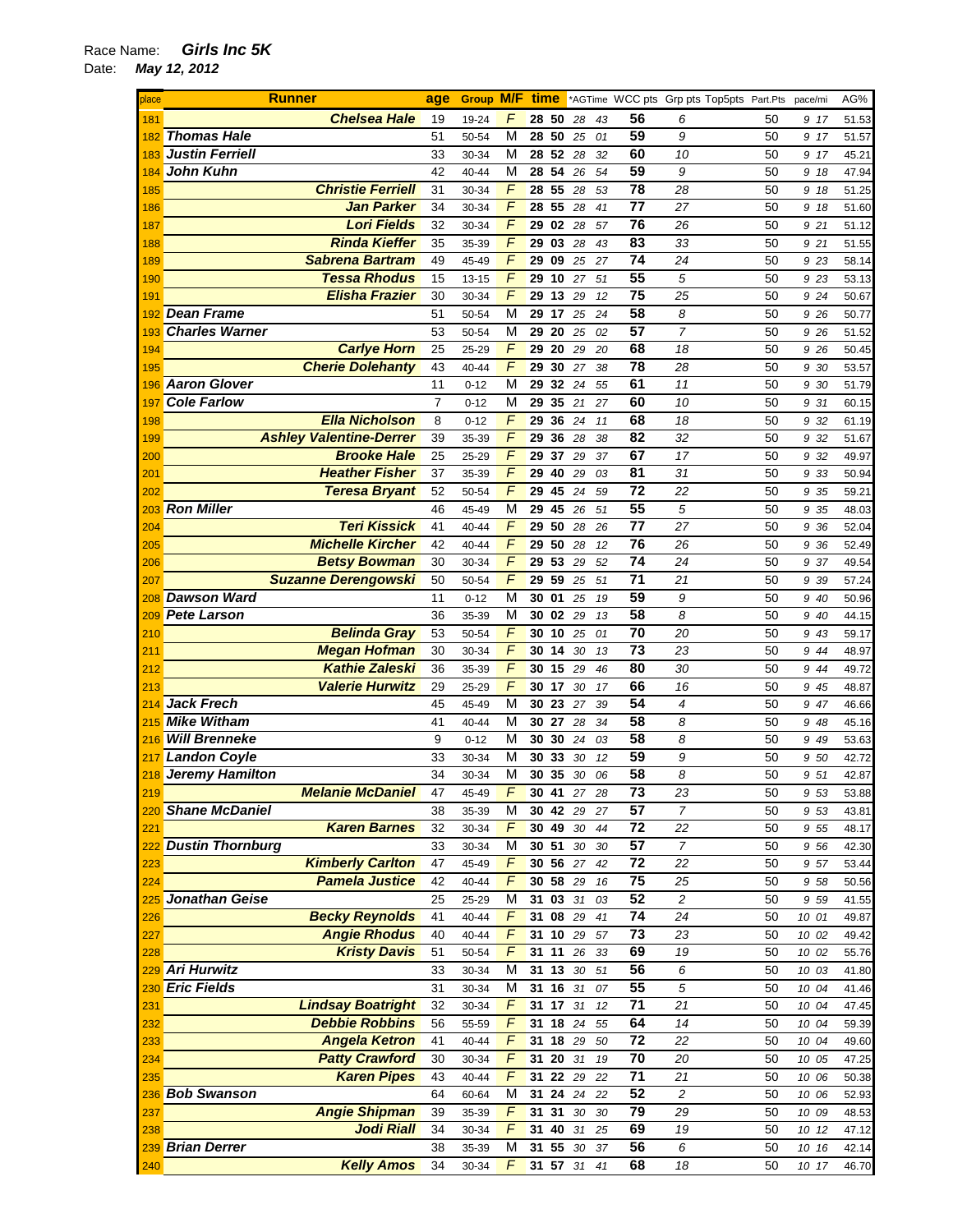| place                    | <b>Runner</b>                             | age | <b>Group M/F</b> |                              |                        |    |        |    |                 | <b>time</b> *AGTime WCC pts Grp pts Top5pts Part.Pts |    | pace/mi  | AG%   |
|--------------------------|-------------------------------------------|-----|------------------|------------------------------|------------------------|----|--------|----|-----------------|------------------------------------------------------|----|----------|-------|
| 241                      | <b>Nicki Walling</b>                      | 38  | 35-39            | F                            | 32 11                  |    | 31     | 20 | 78              | 28                                                   | 50 | 10 22    | 47.23 |
| 242                      | <b>Joy Klein</b>                          | 35  | 35-39            | $\sqrt{2}$                   | 32 14                  |    | 31     | 51 | 77              | 27                                                   | 50 | 10 22    | 46.46 |
| 243                      | <b>Brenda Baumer</b>                      | 48  | 45-49            | $\overline{F}$               | 32 21                  |    | 28     | 36 | $\overline{71}$ | 21                                                   | 50 | 10 25    | 51.74 |
| 244                      | <b>Kelly Dungan</b>                       | 31  | 30-34            | $\sqrt{ }$                   | 32 28                  |    | 32     | 25 | 67              | 17                                                   | 50 | 10 27    | 45.64 |
| 245                      | <b>Sidney Braff</b>                       | 10  | $0 - 12$         | F                            | 32 29                  |    | 28     | 11 | 67              | 17                                                   | 50 | 10 27    | 52.52 |
| 246                      | <b>Bethan Beatty</b>                      | 37  | 35-39            | F                            | 32 29                  |    | 31     | 49 | 76              | 26                                                   | 50 | 10 27    | 46.52 |
| 247                      | <b>Madison Fields</b>                     | 8   | $0 - 12$         | $\sqrt{ }$                   | 32 30                  |    | 26     | 33 | 66              | 16                                                   | 50 | 10 28    | 55.73 |
| 248                      | <b>Stacy Braff</b>                        | 50  | 50-54            | $\overline{F}$               | 32 31                  |    | 28     | 02 | 68              | 18                                                   | 50 | 10 28    | 52.78 |
|                          | 249 Doug Brown                            | 50  | 50-54            | $\overline{\mathsf{M}}$      | $\overline{32}$ 33     |    | 28     | 28 | 56              | 6                                                    | 50 | 10 29    | 45.31 |
| 250                      | <b>Judy Pierce</b>                        | 50  | 50-54            | $\sqrt{ }$                   | 32 38                  |    | 28     | 08 | 67              | 17                                                   | 50 | 10 30    | 52.59 |
| 251                      | <b>Sherry Marcum</b>                      | 48  | 45-49            | $\sqrt{2}$                   | 32 43                  |    | 28     | 56 | 70              | 20                                                   | 50 | 10<br>32 | 51.16 |
| 252                      | <b>Wendi Gettinger</b>                    | 37  | 35-39            | $\overline{F}$               | 32 44                  |    | 32     | 03 | 75              | 25                                                   | 50 | 10 32    | 46.17 |
| 253                      | <b>Tiffany Climer</b>                     | 28  | 25-29            | $\overline{F}$               | 32 47                  |    | 32     | 47 | 65              | 15                                                   | 50 | 10 33    | 45.14 |
| 254                      | <b>Pat Bowers</b>                         | 69  | 65-69            | $\sqrt{ }$                   | 32 51                  |    | 21     | 27 | 52              | 2                                                    | 50 | 10 34    | 69.00 |
| 255                      | <b>Tom Pennington</b>                     | 55  | 55-59            | M                            | 32 51                  |    | 27     | 35 | 52              | 2                                                    | 50 | 10<br>34 | 46.78 |
| 256                      | <b>Cheryl Honkomp</b>                     | 49  | 45-49            | F                            | 32 57                  |    | 28     | 47 | 69              | 19                                                   | 50 | 10 36    | 51.43 |
| 257                      | <b>Nicole Newport</b>                     | 41  | 40-44            | F                            | 33 04                  |    | 31     | 31 | 70              | 20                                                   | 50 | 10 39    | 46.95 |
| 258                      | <b>Curt Spaulding</b>                     | 50  | 50-54            | M                            | 33 09                  |    | 28     | 59 | 55              | 5                                                    | 50 | 10 40    | 44.49 |
| 259                      | <b>Berneice Tipton</b>                    | 52  | 50-54            | F                            | 33 13                  |    | 27     | 55 | 66              | 16                                                   | 50 | 10 41    | 53.03 |
| 260                      | <b>Kara Sum</b>                           | 28  | 25-29            | $\sqrt{ }$                   | 33<br>28               |    | 33     | 28 | 64              | 14                                                   | 50 | 10 46    | 44.22 |
| 261                      | <b>Samuel Sellers</b>                     | 30  | 30-34            | M                            | 33 30                  |    | 33     | 25 | 54              | 4                                                    | 50 | 10 47    | 38.60 |
| 262                      | <b>Lori Hardy</b>                         | 33  | 30-34            | $\sqrt{2}$                   | 33 37                  |    | 33     | 27 | 66              | 16                                                   | 50 | 10 49    | 44.26 |
|                          | <b>Desma Allen</b>                        | 42  | 40-44            | $\overline{F}$               | 33 43                  |    | 31     | 52 | 69              | 19                                                   | 50 |          |       |
| 263                      | <b>Erica Barker</b>                       | 10  | $0 - 12$         | F                            | 33 50                  |    | 29     | 21 | 65              | 15                                                   | 50 | 10 51    | 46.44 |
| 264                      | <b>Jane Barker</b>                        | 46  | 45-49            | F                            | 33                     | 54 | 30     |    | 68              | 18                                                   | 50 | 10 53    | 50.43 |
| 265                      | <b>Monica Schlichter</b>                  | 37  |                  | F                            | 07<br>34               |    |        | 43 | 74              | 24                                                   | 50 | 10 55    | 48.17 |
| 266                      |                                           |     | 35-39            | F                            | 34 17                  |    | 33     | 25 | 54              |                                                      |    | 10 59    | 44.30 |
| 267                      | <b>Midori Okuyama</b>                     | 15  | 13-15            | F                            |                        |    | 32     | 44 | 73              | 4<br>23                                              | 50 | 11 02    | 45.20 |
| 268                      | <b>Jera Schwer</b>                        | 38  | 35-39            |                              | 26<br>34               |    | 33     | 32 | 53              |                                                      | 50 | 11 05    | 44.14 |
| 269                      | <b>Patrick Rinehart</b>                   | 34  | 30-34            | M<br>$\sqrt{ }$              | 34 30                  |    | 33     | 57 | $\overline{72}$ | 3                                                    | 50 | 11<br>06 | 38.00 |
| 270                      | <b>Betsy McDaniel</b>                     | 38  | 35-39            | $\overline{F}$               | 34<br>41               |    | 33     | 46 |                 | 22                                                   | 50 | 11<br>10 | 43.82 |
| 271                      | <b>Brandy Wells</b>                       | 37  | 35-39            |                              | 34                     | 47 | 34     | 04 | 71              | 21                                                   | 50 | 11 12    | 43.45 |
| 272                      | <b>Kari Morrison</b>                      | 18  | $16 - 18$        | $\sqrt{2}$<br>$\overline{F}$ | 34 52                  |    | 34     | 30 | 52              | $\overline{c}$                                       | 50 | 11 13    | 42.91 |
| 273                      | <b>Mercedes Vaughn</b>                    | 15  | $13 - 15$        |                              | 34                     | 52 | 33     | 18 | 53              | 3                                                    | 50 | 11 13    | 44.45 |
| 274                      | <b>Nancy Rinehart</b>                     | 29  | 25-29            | $\sqrt{2}$                   | 00<br>35               |    | 35     | 00 | 63              | 13                                                   | 50 | 11<br>16 | 42.29 |
| 275                      | <b>Jenna Shelley</b>                      | 10  | $0 - 12$         | F                            | 35 02                  |    | 30     | 23 | 64              | 14                                                   | 50 | 11<br>17 | 48.70 |
|                          | 276 Zeb Hall                              | 7   | $0 - 12$         | М                            | 35 07                  |    | 25     | 28 | 57              | $\overline{7}$                                       | 50 | 11 18    | 50.67 |
| 277                      | <b>Cassey Kelley</b>                      | 33  | 30-34            | $\sqrt{ }$<br>$\overline{F}$ | 35<br>12               |    | 35     | 01 | 65              | 15                                                   | 50 | 11 20    | 42.27 |
| 278                      | <b>Jodale Benz</b>                        | 45  | 45-49            |                              | 35 22                  |    | 32     | 26 | 67<br>55        | 17                                                   | 50 | 11 23    | 45.64 |
| 279<br>280<br>281<br>282 | Jessica Benz                              | 19  | 19-24            | $\overline{F}$               | $35$ 22 35             |    |        | 14 |                 | 5                                                    | 50 | 11 23    | 42.01 |
|                          | <b>Payton Stockton</b>                    | 8   | $0 - 12$         | F                            | 35 24 28               |    |        | 56 | 63              | 13                                                   | 50 | 11 24    | 51.17 |
|                          | <b>Anna Lohmoeller</b>                    | 47  | 45-49            | F                            | 35 25                  |    | 31     | 43 | 66              | 16                                                   | 50 | 11 24    | 46.68 |
| I                        | <b>Amanda Williams</b>                    | 27  | 25-29            | F                            | 35 31                  |    | 35     | 31 | 62              | 12                                                   | 50 | 11 26    | 41.67 |
|                          | 283 Brent Henderson                       | 27  | 25-29            | M                            | 35 32 35               |    |        | 32 | 51              | $\mathbf{1}$                                         | 50 | 11 26    | 36.30 |
| 284                      | <b>Shirley Shute</b>                      | 52  | 50-54            | F                            | 35 38 29               |    |        | 56 | 65              | 15                                                   | 50 | 11 28    | 49.43 |
| 285                      | <b>Rachel Lock</b>                        | 9   | $0 - 12$         | F                            | 35 50                  |    | $30\,$ | 13 | 62              | 12                                                   | 50 | 11<br>32 | 48.97 |
| 286                      | <b>Lilia Alexander</b>                    | 26  | 25-29            | F                            | 35 52                  |    | 35     | 52 | 61              | 11                                                   | 50 | 11 33    | 41.26 |
| 287                      | <b>Abby Hale</b>                          | 25  | 25-29            | F                            | 35 52 35               |    |        | 52 | 60<br>55        | 10                                                   | 50 | 11 33    | 41.26 |
| 288                      | <b>Ross Alexander</b>                     | 39  | 35-39            | M                            | 35 53 34               |    |        | 10 | 59              | 5                                                    | 50 | 11 33    | 37.76 |
| 289                      | <b>Leslie Gettinger</b><br>290 Jon Weigel | 29  | 25-29            | $\sqrt{2}$<br>M              | 35 53 35<br>$35\;\;56$ |    |        | 53 | 51              | 9<br>$\boldsymbol{\mathcal{I}}$                      | 50 | 11 33    | 41.24 |
|                          | James Weigel                              | 13  | 13-15            |                              |                        |    | 31     | 58 | 56              |                                                      | 50 | 11 34    | 40.36 |
| 291                      |                                           | 9   | $0 - 12$         | M<br>F                       | 35 59                  |    | 28     | 23 | 65              | 6                                                    | 50 | 11 35    | 45.46 |
| 292                      | <b>Barb Easley</b><br>John Campbell       | 46  | 45-49            |                              | 36 01                  |    | 32     | 39 | 57              | 15<br>$\overline{7}$                                 | 50 | 11 36    | 45.34 |
| 293                      |                                           | 42  | 40-44            | M                            | 36 01                  |    | 33     | 32 |                 |                                                      | 50 | 11 36    | 38.47 |
| 294                      | <b>Misty Vaughn</b>                       | 32  | 30-34            | F                            | 36 03                  |    | 35     | 57 | 64              | 14                                                   | 50 | 11 36    | 41.17 |
| 295                      | <b>Angela Larson</b>                      | 33  | 30-34            | F                            | 36 23                  |    | 36     | 12 | 63              | 13                                                   | 50 | 11<br>43 | 40.89 |
| 296                      | <b>Lori Current</b>                       | 29  | 25-29            | F                            | 36 34                  |    | 36     | 34 | 58              | 8                                                    | 50 | 11 46    | 40.47 |
| 297                      | <b>Ellen Johnson</b>                      | 63  | 60-64            | F                            | 36 36 26               |    |        | 19 | 58              | 8                                                    | 50 | 11 47    | 56.24 |
| 298                      | <b>Lisa Hicks</b>                         | 44  | 40-44            | F                            | 36 49 34               |    |        | 08 | 68              | 18                                                   | 50 | 11 51    | 43.36 |
|                          | 299 Jonathan Larsen                       | 13  | 13-15            | M                            | 36 56                  |    | 32     | 51 | 50              | 0                                                    | 50 | 11 53    | 39.27 |
|                          | 300 Chris Larsen                          | 41  | 40-44            | M                            | 36 57                  |    | 34     | 40 | 56              | 6                                                    | 50 | 11 54    | 37.22 |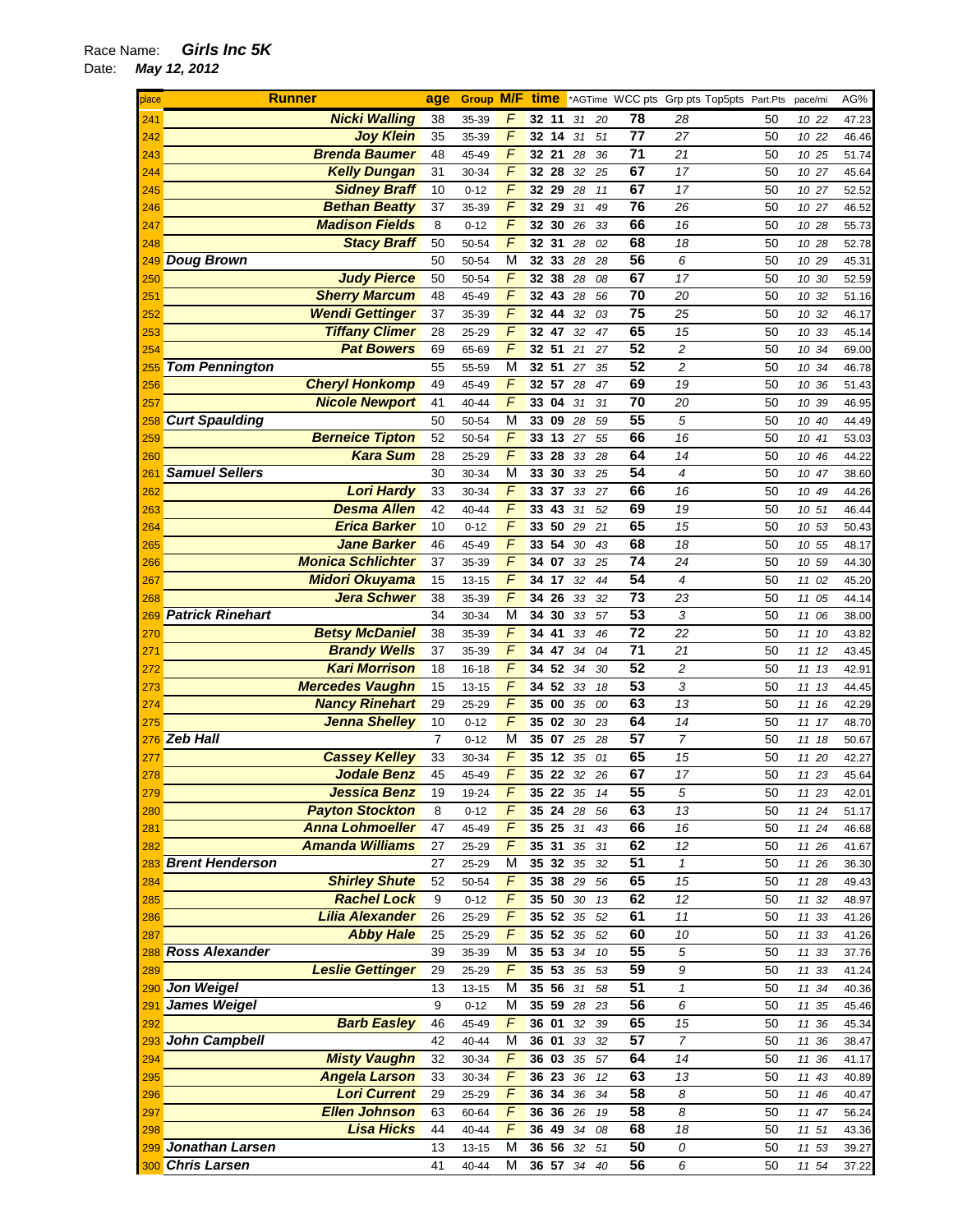| place | <b>Runner</b>            | age            | <b>Group M/F time</b> |                |          |    |    |    |                 | *AGTime WCC pts Grp pts Top5pts Part.Pts |    | pace/mi | AG%   |
|-------|--------------------------|----------------|-----------------------|----------------|----------|----|----|----|-----------------|------------------------------------------|----|---------|-------|
| 301   | <b>Tiffani Thornburg</b> | 34             | 30-34                 | F              | 36 58    |    | 36 | 40 | 62              | 12                                       | 50 | 11 54   | 40.36 |
| 302   | Jeana Smelser            | 50             | 50-54                 | $\sqrt{2}$     | 37 03    |    | 31 | 57 | 64              | 14                                       | 50 | 11 56   | 46.32 |
| 303   | <b>Hillary Chaney</b>    | 18             | 16-18                 | $\overline{F}$ | 37 03    |    | 36 | 39 | 51              | $\mathbf{1}$                             | 50 | 11 56   | 40.38 |
| 304   | <b>Patricia Ours</b>     | 56             | 55-59                 | $\sqrt{ }$     | 37       | 32 | 29 | 53 | 63              | 13                                       | 50 | 12 05   | 49.53 |
| 305   | <b>Chuck Wolfe</b>       | 62             | 60-64                 | М              | 37       | 39 | 29 | 45 | 51              | $\mathbf{1}$                             | 50 | 12 07   | 43.36 |
| 306   | <b>Renee McCullum</b>    | 50             | 50-54                 | F              | 37       | 43 | 32 | 31 | 63              | 13                                       | 50 | 12 08   | 45.51 |
| 307   | <b>Betsy Frazier</b>     | 26             | 25-29                 | F              | 37 57    |    | 37 | 57 | 57              | $\overline{7}$                           | 50 | 12 13   | 39.00 |
| 308   | <b>Marci Lindahl</b>     | 34             | 30-34                 | $\sqrt{ }$     | 38 05    |    | 37 | 46 | 61              | 11                                       | 50 | 12 15   | 39.18 |
| 309   | <b>Leland Nicholson</b>  | 70             | $70+$                 | M              | 38 12 27 |    |    | 58 | 50              | 0                                        | 50 | 12 18   | 46.14 |
| 310   | <b>Connie Locke</b>      | 71             | $70+$                 | F              | 38       | 19 | 24 | 10 | 51              | $\mathbf{1}$                             | 50 | 12 20   |       |
|       |                          | 31             |                       | M              | 38       | 23 |    |    | 52              | $\overline{c}$                           |    |         | 61.23 |
| 311   | <b>Jared Haley</b>       |                | 30-34                 | $\sqrt{ }$     |          |    | 38 | 12 | 56              |                                          | 50 | 12 21   | 33.77 |
| 312   | <b>Emily Ross</b>        | 26             | 25-29                 |                | 38       | 27 | 38 | 27 |                 | 6                                        | 50 | 12 23   | 38.49 |
| 313   | <b>Julma Clemente</b>    | 36             | 35-39                 | $\sqrt{ }$     | 38       | 32 | 37 | 55 | 70              | 20                                       | 50 | 12 24   | 39.03 |
| 314   | <b>Ali Scott</b>         | $9\,$          | $0 - 12$              | $\sqrt{ }$     | 38 34    |    | 32 | 32 | 61              | 11                                       | 50 | 12 25   | 45.50 |
| 315   | <b>Krista Retter</b>     | 40             | 40-44                 | $\overline{F}$ | 38       | 44 | 37 | 13 | 67              | 17                                       | 50 | 12 28   | 39.77 |
| 316   | <b>Leslie Warner</b>     | 40             | 40-44                 | $\sqrt{ }$     | 38       | 46 | 37 | 15 | 66              | 16                                       | 50 | 12 29   | 39.73 |
| 317   | <b>April Scott</b>       | 39             | 35-39                 | F              | 38 52    |    | 37 | 36 | 69              | 19                                       | 50 | 12 31   | 39.35 |
| 318   | <b>Bobbie Brown</b>      | 56             | 55-59                 | $\sqrt{ }$     | 39       | 02 | 31 | 04 | 62              | 12                                       | 50 | 12 34   | 47.63 |
| 319   | <b>Nicole Schroeder</b>  | 13             | $13 - 15$             | F              | 39 15    |    | 36 | 22 | $\overline{52}$ | 2                                        | 50 | 12 38   | 40.69 |
| 320   | <b>Jonathon McLane</b>   | 8              | $0 - 12$              | M              | 39 16    |    | 29 | 46 | 55              | 5                                        | 50 | 12 38   | 43.35 |
| 321   | <b>Emma Barnett</b>      | 9              | $0 - 12$              | $\overline{F}$ | 39       | 16 | 33 | 07 | 60              | 10                                       | 50 | 12 38   | 44.69 |
| 322   | <b>April Parker</b>      | 34             | 30-34                 | $\sqrt{ }$     | 39       | 22 | 39 | 03 | 60              | 10                                       | 50 | 12 40   | 37.90 |
| 323   | <b>Rodger Parker</b>     | 44             | 40-44                 | M              | 39       | 23 | 36 | 07 | 55              | 5                                        | 50 | 12 41   | 35.72 |
| 324   | <b>Michael Vaughn</b>    | 31             | 30-34                 | M              | 39 23    |    | 39 | 12 | 51              | $\mathbf{1}$                             | 50 | 12 41   | 32.91 |
| 325   | <b>Rhonda Duning</b>     | 58             | 55-59                 | $\sqrt{ }$     | 39       | 24 | 30 | 30 | 61              | 11                                       | 50 | 12 41   | 48.53 |
| 326   | <b>Joseph Silvers</b>    | 57             | 55-59                 | M              | 39       | 25 | 32 | 32 | 51              | $\mathbf{1}$                             | 50 | 12 41   | 39.65 |
| 327   | <b>Kara Hamilton</b>     | 35             | 35-39                 | $\overline{F}$ | 39       | 27 | 38 | 59 | 68              | 18                                       | 50 | 12 42   | 37.96 |
| 328   | <b>Tiffany Sheley</b>    | 35             | 35-39                 | F              | 39       | 40 | 39 | 12 | 67              | 17                                       | 50 | 12 46   | 37.75 |
| 329   | <b>Julie Hale</b>        | 51             | 50-54                 | $\sqrt{2}$     | 39 51    |    | 33 | 55 | 62              | 12                                       | 50 | 12 50   | 43.63 |
| 330   | <b>Tami Stevens</b>      | 52             | 50-54                 | $\sqrt{ }$     | 39 51    |    | 33 | 29 | 61              | 11                                       | 50 | 12 50   | 44.20 |
| 331   | <b>Mariah Waltz</b>      | 17             | 16-18                 | $\overline{F}$ | 39       | 52 | 39 | 02 | 50              | 0                                        | 50 | 12 50   | 37.92 |
| 332   | <b>Tina Cohee</b>        | 33             | 30-34                 | $\sqrt{ }$     | 40       | 00 | 39 | 48 | 59              | 9                                        | 50 | 12 52   | 37.19 |
| 333   | <b>Candace Yount</b>     | 30             | 30-34                 | $\sqrt{ }$     | 40       | 01 | 40 | 00 | 58              | 8                                        | 50 | 12 53   | 37.00 |
| 334   | <b>Todd Moistner</b>     | 35             | 35-39                 | M              | 40 01    |    | 39 | 10 | 54              | $\overline{4}$                           | 50 | 12 53   | 32.93 |
|       | <b>Marcia Pendley</b>    | 64             | 60-64                 | $\sqrt{ }$     | 40       | 09 | 28 | 26 | 57              | $\overline{7}$                           | 50 | 12 55   | 52.06 |
| 335   | <b>Angie Dickman</b>     | 43             | 40-44                 | F              | 40       | 23 | 37 | 49 | 65              | 15                                       | 50 | 12 59   | 39.13 |
| 336   | <b>Andrea Kolopanis</b>  | 31             |                       | F              |          | 24 |    |    | 57              | 7                                        |    |         |       |
| 337   | <b>Madison Barnett</b>   | $\overline{7}$ | 30-34                 | F              | 40       |    | 40 | 21 | 59              | 9                                        | 50 | 13 00   | 36.68 |
| 338   |                          |                | $0 - 12$              | $\overline{F}$ | 40 25    |    | 31 | 52 | 58              |                                          | 50 | 13 01   | 46.43 |
| 339   | <b>Bailey Scott</b>      | 7              | $0 - 12$              |                | 40 25    |    | 31 | 52 |                 | 8                                        | 50 | 13 01   | 46.43 |
|       | 340 Ken Hittson          | 48             | 45-49                 | М              | 40 27    |    | 35 | 57 | 53              | 3                                        | 50 | 13 01   | 35.88 |
| 341   | <b>Shelia Campbell</b>   | 53             | 50-54                 | $\overline{F}$ | 40 45    |    | 33 | 47 | 60              | 10                                       | 50 | 13 07   | 43.80 |
| 342   | <b>Cathy Weaver</b>      | 63             | 60-64                 | $\sqrt{2}$     | 40 50    |    | 29 | 22 | 56              | 6                                        | 50 | 13 09   | 50.41 |
| 343   | <b>Kara Newman</b>       | 31             | 30-34                 | F              | 41 07    |    | 41 | 04 | 56              | 6                                        | 50 | 13 14   | 36.04 |
|       | 344 Joey Schroeder       | 11             | $0 - 12$              | М              | 41 58    |    | 35 | 24 | 54              | 4                                        | 50 | 13 30   | 36.45 |
|       | 345 Bill Brown           | 41             | 40-44                 | М              | 42 30    |    | 39 | 52 | 54              | $\overline{4}$                           | 50 | 13 41   | 32.36 |
| 346   | <b>Judy Miller</b>       | 49             | 45-49                 | F              | 42 39    |    | 37 | 15 | 64              | 14                                       | 50 | 13 44   | 39.74 |
| 347   | <b>Rachel Burdette</b>   | 35             | 35-39                 | F              | 43 06    |    | 42 | 36 | 66              | 16                                       | 50 | 13 52   | 34.75 |
|       | 348 Ben Zumbrun          | 37             | 35-39                 | M              | 43 40    |    | 42 | 11 | 53              | $\sqrt{3}$                               | 50 | 14 03   | 30.58 |
| 349   | <b>Mindy Toschlog</b>    | 35             | 35-39                 | F              | 43 42    |    | 43 | 11 | 65              | 15                                       | 50 | 14 04   | 34.27 |
| 350   | <b>Bonnie Hutchens</b>   | 44             | 40-44                 | F              | 43 48    |    | 40 | 36 | 64              | 14                                       | 50 | 14 06   | 36.45 |
|       | 351 Rob Hutchens         | 46             | 45-49                 | M              | 43 49    |    | 39 | 33 | 52              | $\overline{c}$                           | 50 | 14 06   | 32.61 |
| 352   | <b>Ann Adams</b>         | 51             | 50-54                 | F              | 43 58    |    | 37 | 25 | 59              | 9                                        | 50 | 14 09   | 39.55 |
| 353   | Juanita Jenkins          | 43             | 40-44                 | $\sqrt{2}$     | 43 58    |    | 41 | 10 | 63              | 13                                       | 50 | 14 09   | 35.94 |
| 354   | <b>Teva Weigel</b>       | 35             | 35-39                 | $\overline{F}$ | 44 01    |    | 43 | 30 | 64              | 14                                       | 50 | 14 10   | 34.02 |
| 355   | <b>Jamie Weigel</b>      | 11             | $0 - 12$              | F              | 44 02 39 |    |    | 10 | 57              | $\overline{7}$                           | 50 | 14 10   | 37.79 |
| 356   | <b>Christie Larsen</b>   | 38             | 35-39                 | F              | 44 19    |    | 43 | 09 | 63              | 13                                       | 50 | 14 16   | 34.30 |
| 357   | Jenna Larsen             | 9              | $0 - 12$              | F              | 44 23    |    | 37 | 26 | 56              | 6                                        | 50 | 14 17   | 39.54 |
| 358   | <b>Gina Ruffcorn</b>     | 41             | 40-44                 | F              | 44 46 42 |    |    | 41 | 62              | 12                                       | 50 | 14 25   | 34.68 |
|       | 359 Don Carter           | 52             | 50-54                 | М              | 44 54 38 |    |    | 38 | 54              | 4                                        | 50 | 14 27   | 33.38 |
| 360   | <b>Annette Mullins</b>   | 51             | 50-54                 | F              | 44 55 38 |    |    | 14 | 58              | 8                                        | 50 | 14 27   | 38.71 |
|       |                          |                |                       |                |          |    |    |    |                 |                                          |    |         |       |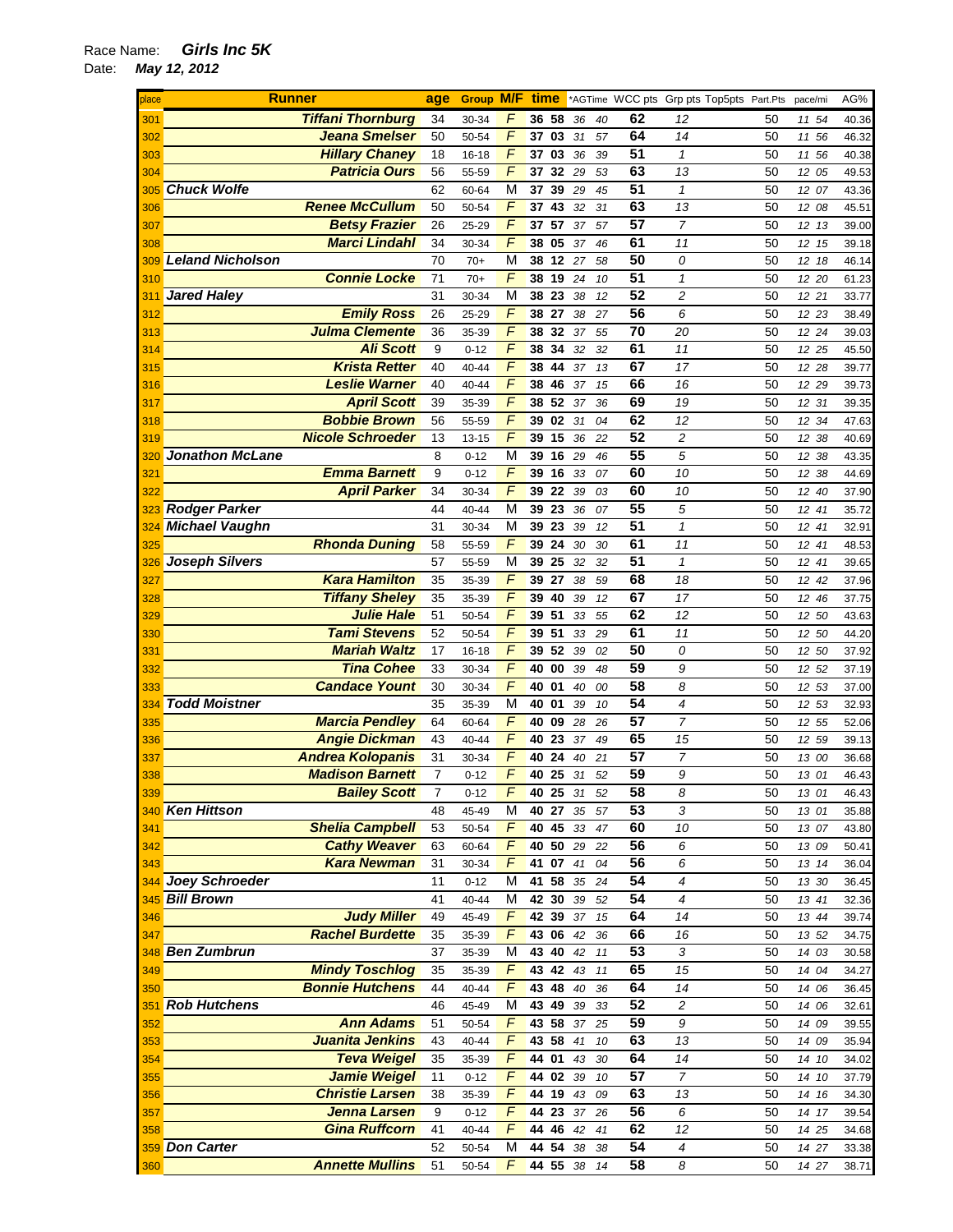| place                                  | <b>Runner</b>            | age        |           |                |                         |    |    |    |    | Group M/F time *AGTime WCC pts Grp pts Top5pts Part.Pts pace/mi |    |       | AG%   |
|----------------------------------------|--------------------------|------------|-----------|----------------|-------------------------|----|----|----|----|-----------------------------------------------------------------|----|-------|-------|
| 361                                    | <b>Christina Cruse</b>   | 41         | 40-44     | F              | 44 55                   |    | 42 | 49 | 61 | 11                                                              | 50 | 14 27 | 34.56 |
| 362                                    | <b>Paula Snipe</b>       | 57         | 55-59     | $\sqrt{2}$     | 44 58                   |    | 35 | 18 | 60 | 10                                                              | 50 | 14 28 | 41.92 |
| 363                                    | <b>Tina Haustetter</b>   | 45         | 45-49     | $\overline{F}$ | 45 12                   |    | 41 | 27 | 63 | 13                                                              | 50 | 14 33 | 35.71 |
| 364                                    | <b>Chris Weiss</b>       | 45         | 45-49     | $\sqrt{2}$     | 45 15                   |    | 41 | 30 | 62 | 12                                                              | 50 | 14 34 | 35.67 |
|                                        |                          |            |           | $\sqrt{2}$     |                         |    |    |    |    |                                                                 |    |       |       |
| 365                                    | <b>Erin Olive</b>        | 36         | 35-39     |                | 45 16                   |    | 44 | 33 | 62 | 12                                                              | 50 | 14 34 | 33.22 |
| 366                                    | <b>Jennifer Moistner</b> | 35         | 35-39     | F              | 45 24                   |    | 44 | 52 | 61 | 11                                                              | 50 | 14 37 | 32.99 |
| 367                                    | <b>Julie Roddy</b>       | 48         | 45-49     | F              | 45 33                   |    | 40 | 17 | 61 | 11                                                              | 50 | 14 40 | 36.74 |
| 368                                    | <b>Tonya Tebbe</b>       | 42         | 40-44     | F              | 45 33                   |    | 43 | 03 | 60 | 10                                                              | 50 | 14 40 | 34.38 |
| 369                                    | Jon Carrico              | 64         | 60-64     | M              | 46 45                   |    | 36 | 17 | 50 | 0                                                               | 50 | 15 03 | 35.55 |
| 370                                    | <b>Pam Woods</b>         | 57         | 55-59     | $\sqrt{2}$     | 46 56                   |    | 36 | 51 | 59 | 9                                                               | 50 | 15 06 | 40.17 |
| 371                                    | <b>Vera Frame</b>        | 71         | $70+$     | $\overline{F}$ | 47                      | 08 | 29 | 44 | 50 | 0                                                               | 50 | 15 10 | 49.78 |
| 372                                    | <b>Andrea Fernandez</b>  | 34         | 30-34     | $\sqrt{2}$     | 47 13                   |    | 46 | 50 | 55 | 5                                                               | 50 | 15 12 | 31.60 |
|                                        | <b>Mark Addington</b>    | 51         |           | M              | 47 30                   |    | 41 | 13 | 53 | 3                                                               | 50 |       |       |
| 373                                    |                          |            | 50-54     |                |                         |    |    |    |    |                                                                 |    | 15 17 | 31.30 |
| 374                                    | <b>Mark Brunton III</b>  | 8          | $0 - 12$  | М              | 47 39                   |    | 36 | 07 | 53 | 3                                                               | 50 | 15 20 | 35.72 |
| 375                                    | <b>Rhonda Rohrer</b>     | 52         | 50-54     | $\sqrt{2}$     | 47                      | 41 | 40 | 04 | 57 | $\overline{7}$                                                  | 50 | 15 21 | 36.94 |
| 376                                    | <b>Natalie Dennis</b>    | 35         | 35-39     | F              | 47 41                   |    | 47 | 08 | 60 | 10                                                              | 50 | 15 21 | 31.41 |
| 377                                    | <b>Traci Rastbichler</b> | 45         | 45-49     | F              | 4743                    |    | 43 | 45 | 60 | 10                                                              | 50 | 15 22 | 33.82 |
| 378                                    | <b>Kenneth Newhouse</b>  | 39         | 35-39     | M              | 47 56                   |    | 45 | 38 | 52 | $\overline{c}$                                                  | 50 | 15 26 | 28.27 |
| 379                                    | <b>Amanda Newhouse</b>   | 28         | 25-29     | F              | 47 56                   |    | 47 | 56 | 55 | 5                                                               | 50 | 15 26 | 30.88 |
| 380                                    | <b>Brandy McClurg</b>    | 39         | 35-39     | F              | 48 03                   |    | 46 | 30 | 59 | 9                                                               | 50 | 15 28 | 31.83 |
| 381                                    | <b>Sarah Geise</b>       | 58         | 55-59     | $\overline{F}$ | 48                      | 11 | 37 | 18 | 58 | 8                                                               | 50 | 15 31 | 39.68 |
|                                        |                          |            |           |                |                         |    |    |    |    |                                                                 |    |       |       |
|                                        | 382 Kyle Newton          | 25         | 25-29     | M              | 48 12                   |    | 48 | 12 | 50 | 0                                                               | 50 | 15 31 | 26.76 |
| 383                                    | <b>Nancy Best</b>        | 49         | 45-49     | $\sqrt{2}$     | 48 13                   |    | 42 | 06 | 59 | 9                                                               | 50 | 15 31 | 35.15 |
| 384                                    | <b>Kelly Clark</b>       | 35         | 35-39     | $\sqrt{2}$     | 48 41                   |    | 48 | 07 | 58 | 8                                                               | 50 | 15 40 | 30.76 |
| 385                                    | <b>Beverley Clark</b>    | 67         | 65-69     | $\sqrt{2}$     | 48                      | 41 | 32 | 51 | 51 | $\mathbf{1}$                                                    | 50 | 15 40 | 45.04 |
| 386                                    | <b>Heather Penland</b>   | 43         | 40-44     | F              | 48                      | 48 | 45 | 42 | 59 | 9                                                               | 50 | 15 42 | 32.38 |
| 387                                    | <b>Heather Herrmann</b>  | 31         | 30-34     | $\sqrt{2}$     | 49                      | 05 | 49 | 01 | 54 | $\overline{4}$                                                  | 50 | 15 48 | 30.19 |
| 388                                    | <b>Hannah Herrmann</b>   | 6          | $0 - 12$  | $\sqrt{2}$     | 49                      | 06 | 37 | 13 | 55 | 5                                                               | 50 | 15 48 | 39.77 |
| 389                                    | <b>Jan Smith</b>         | 56         | 55-59     | F              | 49 07                   |    | 39 | 06 | 57 | $\overline{7}$                                                  | 50 | 15 49 | 37.85 |
|                                        | <b>Jeanie Tipton</b>     | 43         |           | F              | 49 09                   |    |    |    | 58 | 8                                                               | 50 |       |       |
| 390                                    |                          |            | 40-44     |                |                         |    | 46 | 02 |    |                                                                 |    | 15 49 | 32.15 |
| 391                                    | <b>Reagan Wilmot</b>     | 6          | $0 - 12$  | $\overline{F}$ | 49                      | 30 | 37 | 31 | 54 | $\overline{4}$                                                  | 50 | 15 56 | 39.45 |
| 392                                    | <b>Karie Miller</b>      | 29         | 25-29     | $\sqrt{2}$     | 49                      | 33 | 49 | 33 | 54 | $\overline{4}$                                                  | 50 | 15 57 | 29.87 |
| 393                                    | <b>Brian Steele</b>      | 41         | 40-44     | M              | 49                      | 41 | 46 | 36 | 53 | 3                                                               | 50 | 15 59 | 27.68 |
| 394                                    | <b>Phyllis Savoy</b>     | 53         | 50-54     | $\overline{F}$ | 50 24                   |    | 41 | 48 | 56 | 6                                                               | 50 | 16 13 | 35.41 |
| 395                                    | <b>Jill McKinney</b>     | 15         | $13 - 15$ | $\sqrt{2}$     | 50 35                   |    | 48 | 18 | 51 | $\mathbf{1}$                                                    | 50 | 16 17 | 30.64 |
| 396                                    | <b>Amy Waltz</b>         | 48         | 45-49     | F              | 50 36                   |    | 44 | 45 | 58 | 8                                                               | 50 | 16 17 | 33.08 |
| 397                                    | <b>Deanna Call</b>       | 40         | 40-44     | F              | 50                      | 38 | 48 | 39 | 57 | 7                                                               | 50 | 16 18 | 30.42 |
| 398                                    | <b>Ann Alcorn</b>        | 55         | 55-59     | $\sqrt{2}$     | 50 44                   |    | 40 | 57 | 56 | 6                                                               | 50 | 16 20 | 36.14 |
|                                        | <b>Lilly Hinkley</b>     | 9          |           |                | 50 48 42                |    |    |    | 53 |                                                                 |    |       |       |
|                                        | 399<br>400 Scott Hinkley | 44         | $0 - 12$  | M              |                         |    |    | 51 | 52 | 3<br>$\overline{c}$                                             | 50 | 16 21 | 34.54 |
|                                        |                          |            | 40-44     |                | 50 52 46                |    |    | 38 |    |                                                                 | 50 | 16 22 | 27.66 |
|                                        | <b>Dawn Miller</b>       | 48         | 45-49     | F              | 50 58                   |    | 45 | 04 | 57 | $\overline{7}$                                                  | 50 | 16 24 | 32.84 |
| 401<br>402<br>403<br>404<br>405<br>406 | <b>Holli Farmer</b>      | 42         | 40-44     | F              | 50 58                   |    | 48 | 10 | 56 | 6                                                               | 50 | 16 24 | 30.72 |
|                                        | Latrisha Jackson         | 31         | 30-34     | $\sqrt{2}$     | 51 07 51                |    |    | 03 | 53 | 3                                                               | 50 | 16 27 | 28.99 |
|                                        | <b>Angela McMullen</b>   | 40         | 40-44     | $\sqrt{2}$     | 51 07                   |    | 49 | 07 | 55 | 5                                                               | 50 | 16 27 | 30.13 |
|                                        | <b>Charma Stone</b>      | 64         | 60-64     | F              | 51 16 36                |    |    | 18 | 55 | 5                                                               | 50 | 16 30 | 40.77 |
|                                        | <b>Mary Griffin</b>      | 56         | 55-59     | F              | 51 18 40                |    |    | 50 | 55 | 5                                                               | 50 | 16 31 | 36.24 |
| I<br>407                               | <b>Pam Dailey</b>        | 55         | 55-59     | F              | 51 19 41                |    |    | 25 | 54 | 4                                                               | 50 | 16 31 | 35.73 |
|                                        | <b>Melissa Jarboe</b>    | 51         | 50-54     | F              | 51 37 43                |    |    | 56 | 55 | 5                                                               | 50 | 16 37 | 33.69 |
|                                        |                          |            |           |                |                         |    |    |    | 53 |                                                                 |    |       |       |
| 408<br>409<br>410<br>411               | <b>Sarah Berns</b>       | 27         | 25-29     | F              | $\overline{51}$ 38 $51$ |    |    | 38 |    | 3                                                               | 50 | 16 37 | 28.66 |
|                                        | <b>Marcia Foster</b>     | 55         | 55-59     | F              | 52 00 41                |    |    | 58 | 53 | 3                                                               | 50 | 16 44 | 35.26 |
|                                        | 411 Matt Glover          | 16         | 16-18     | M              | $52\overline{00}$       |    | 48 | 59 | 51 | $\mathbf{1}$                                                    | 50 | 16 44 | 26.34 |
| 412                                    | <b>Sirley Salazar</b>    | 38         | 35-39     | F              | 52 37 51                |    |    | 14 | 57 | $\overline{7}$                                                  | 50 | 16 56 | 28.89 |
|                                        | 413 Sam Andrews          | 54         | 50-54     | M              | 52 38                   |    | 44 | 33 | 52 | $\overline{c}$                                                  | 50 | 16 56 | 28.95 |
| 414                                    | <b>Kathryn Brunton</b>   | $\sqrt{5}$ | $0 - 12$  | F              | 52 45 38                |    |    | 15 | 52 | $\overline{c}$                                                  | 50 | 16 59 | 38.70 |
| 415                                    | <b>Kristen Brunton</b>   | 38         | 35-39     | F              | 52 46 51                |    |    | 23 | 56 | 6                                                               | 50 | 16 59 | 28.81 |
|                                        | 416 Mark Brunton Jr.     | 43         | 40-44     | M              | 52 48 48                |    |    | 47 | 51 | $\mathbf{1}$                                                    | 50 | 16 59 | 26.44 |
|                                        |                          |            |           |                |                         |    |    |    |    |                                                                 |    |       |       |
| 417                                    | <b>Emily Dickerson</b>   | 32         | 30-34     | F              | 52 50 52                |    |    | 41 | 52 | 2                                                               | 50 | 17 00 | 28.09 |
| 418                                    | <b>Grace Ann Rodal</b>   | 62         | 60-64     | F              | 52 55 38                |    |    | 38 | 54 | 4                                                               | 50 | 17 02 | 38.31 |
|                                        | 419 Brandton Thomas      | 9          | $0 - 12$  | M              | 53 04 41                |    |    | 51 | 52 | 2                                                               | 50 | 17 05 | 30.83 |
|                                        | 420 Kent Baxter          | 53         | 50-54     | M              | 53 08 45 21             |    |    |    | 51 | $\mathbf{1}$                                                    | 50 | 17 06 | 28.44 |